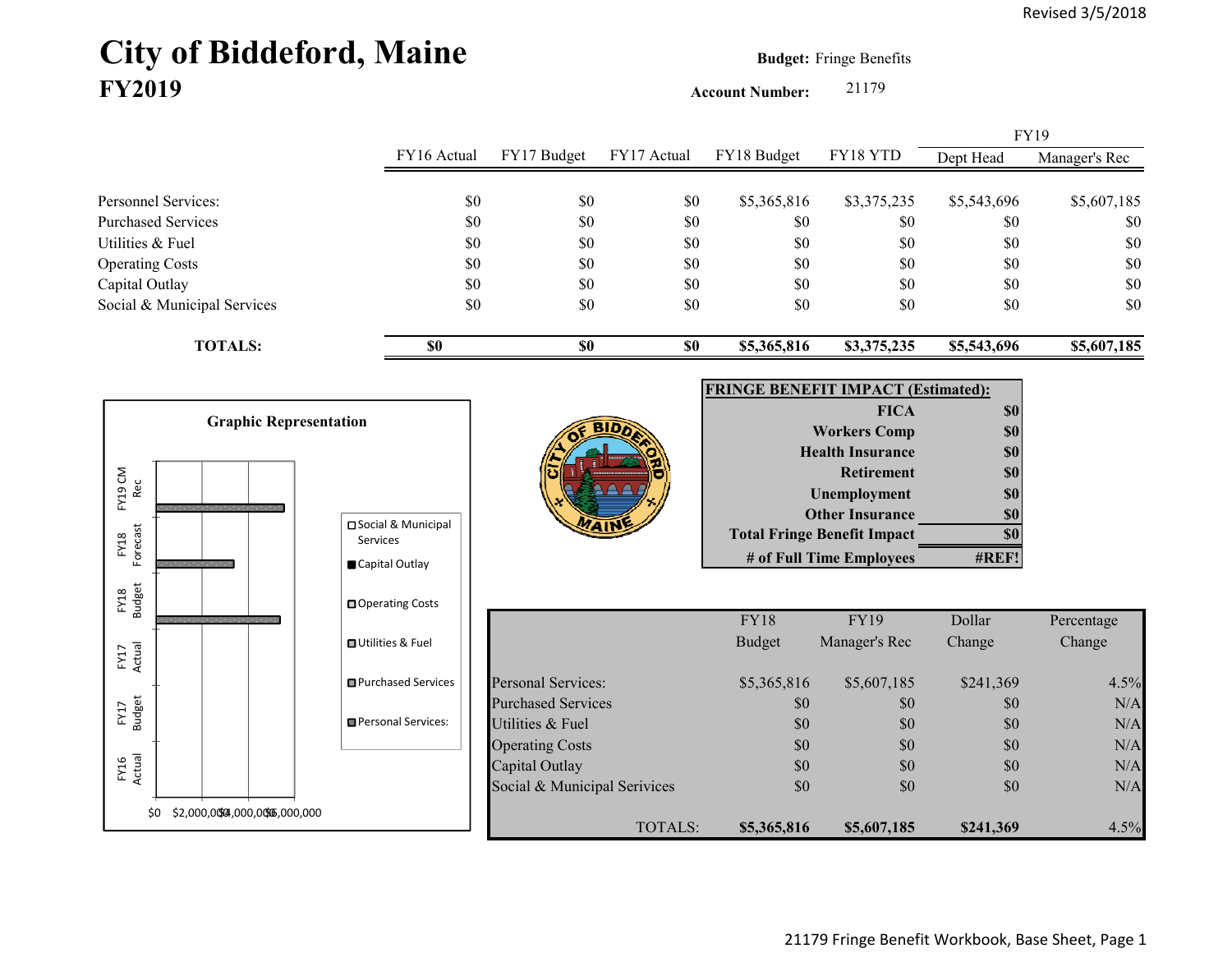#### Personnel Services

| Account |                                   | FY16   | <b>FY17</b> | <b>FY17</b> | <b>FY18</b> | FY18         | <b>FY19</b> |             |
|---------|-----------------------------------|--------|-------------|-------------|-------------|--------------|-------------|-------------|
| Number  | Description                       | Actual | Budget      | Actual      | Budget      | YTD 02/28/18 | Dept Head   | Mgr's Rec   |
|         |                                   |        |             |             |             |              |             |             |
|         | 60129 Insurance Buyout Pay        | \$0    | \$0         | \$0         | \$0         | \$0          | \$21,500    | \$20,000    |
|         | 60201 FICA/Medicare-ER Share Exp  | \$0    | \$0         | \$0         | \$1,020,962 | \$636,817    | \$1,029,126 | \$1,037,410 |
|         | 60202 MPERS-Employer Share Exp    | \$0    | \$0         | \$0         | \$1,222,512 | \$784,984    | \$1,223,231 | \$1,279,924 |
|         | 60203 457 Plan-Employer Share Exp | \$0    | \$0         | \$0         | \$144,937   | \$66,947     | \$104,580   | \$106,487   |
|         | 60210 HPHC Ins Employer Share Ex  | \$0    | \$0         | \$0         | \$1,146,012 | \$706,622    | \$1,306,912 | \$1,304,144 |
|         | 60211 NNEBT Ins Employer Share E  | \$0    | \$0         | \$0         | \$1,713,568 | \$1,104,754  | \$1,743,004 | \$1,742,524 |
|         | 60212 S-T Disability ER Share Exp | \$0    | \$0         | \$0         | \$8,513     | \$5,225      | \$8,840     | \$8,972     |
|         | 60213 L-T Disability ER Share Exp | \$0    | \$0         | \$0         | \$8,965     | \$5,174      | \$7,748     | \$7,767     |
|         | 60217 RHSA Plan ER Share          | \$0    | \$0         | \$0         | \$100,347   | \$64,713     | \$98,756    | \$99,957    |
| Totals  |                                   | \$0    | \$0         | \$0         | \$5,365,816 | \$3,375,235  | \$5,543,696 | \$5,607,185 |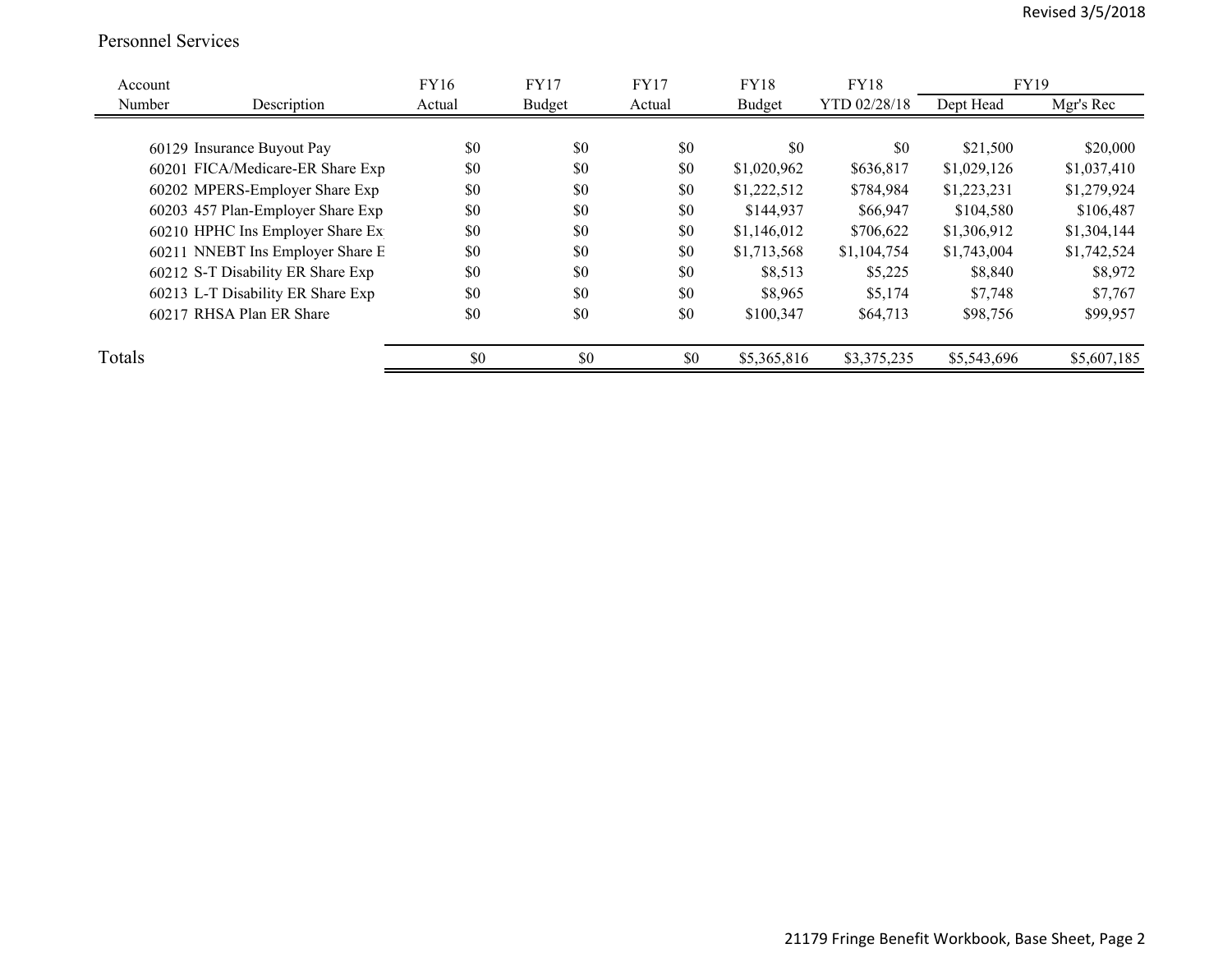

March 5, 2018 **Department:** Fringe Benefits

Account Title: Insurance Buyout Pay

Department Number: 21179 20129 Account Number: 60129

| FY2016 | FY 2017       | FY 2017 | FY 2018       | FY 2018       |
|--------|---------------|---------|---------------|---------------|
| Actual | <b>Budget</b> | Actual  | <b>Budget</b> | Est. Expended |
| \$0.00 | \$0.00        | \$0.00  | \$0.00        | \$0.00        |

| FY-2019       | Department  | City Mgr       | Council | Increase    |
|---------------|-------------|----------------|---------|-------------|
|               | Reauest     | Recommendation | Action  | (Decrease)  |
| <b>Budget</b> | \$21,500.00 | \$20,000.00    |         | \$20,000.00 |

**Support for Budget Request:** Provide justification for the budget request using as much detail as possible

 to support it. Examples of acceptable support include unit costs, quantity estimates, price quotes, etc. Requests based solely on a percentage increase above the previous budget will not be accepted. Use additional sheets if necessary.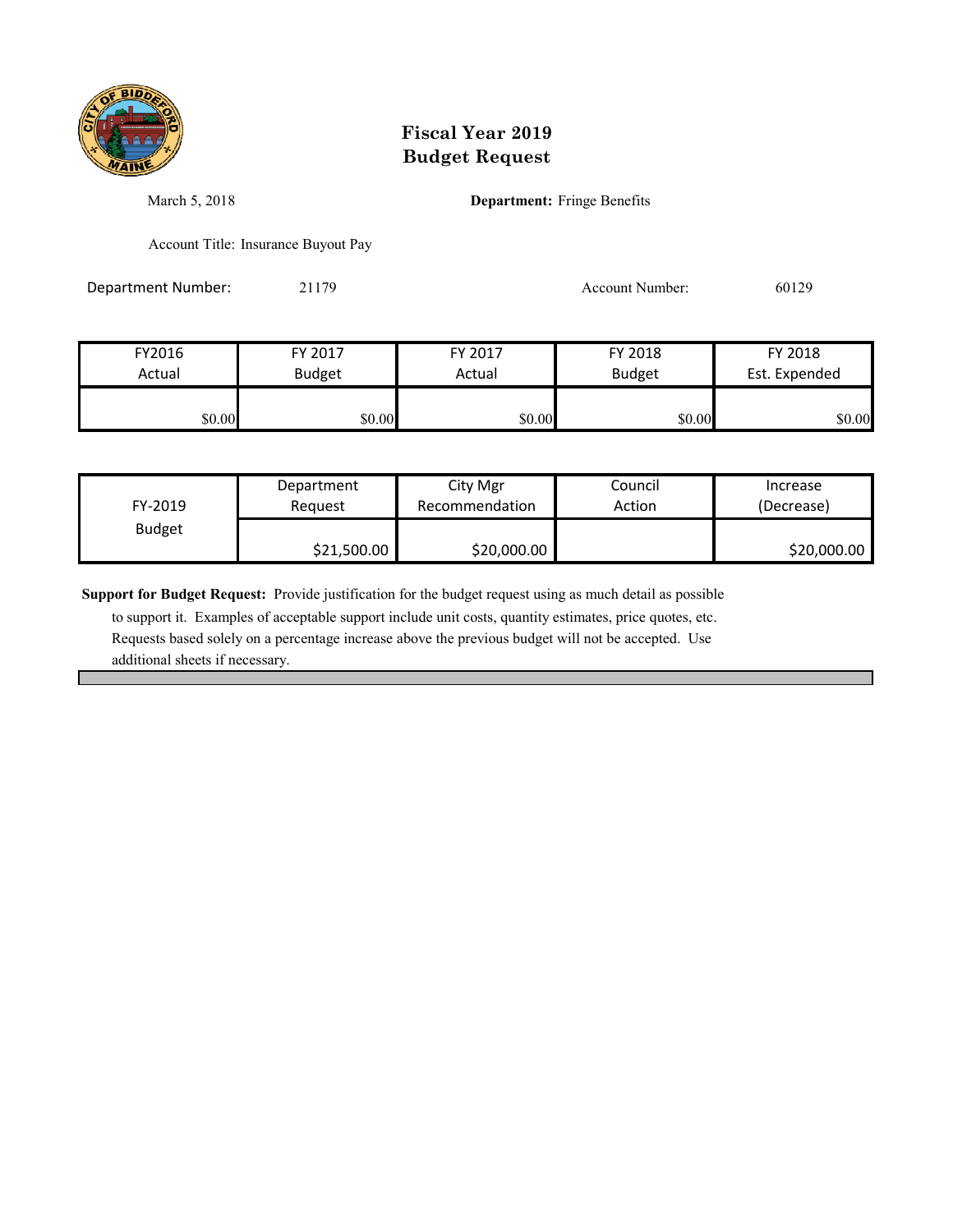

March 5, 2018 **Department:** Fringe Benefits

Account Title: FICA/Medicare-ER Share Exp

Department Number: 21179 21179 Account Number: 60201

| FY2016 | FY 2017       | FY 2017 | FY 2018        | FY 2018        |
|--------|---------------|---------|----------------|----------------|
| Actual | <b>Budget</b> | Actual  | <b>Budget</b>  | Est. Expended  |
| \$0.00 | \$0.00        | \$0.00  | \$1,020,962.00 | \$1,025,000.00 |

| FY-2019       | Department     | City Mgr       | Council | Increase    |
|---------------|----------------|----------------|---------|-------------|
|               | Reauest        | Recommendation | Action  | (Decrease)  |
| <b>Budget</b> | \$1,029,125.91 | \$1,037,409.56 |         | \$16,447.56 |

**Support for Budget Request:** Provide justification for the budget request using as much detail as possible

 to support it. Examples of acceptable support include unit costs, quantity estimates, price quotes, etc. Requests based solely on a percentage increase above the previous budget will not be accepted. Use additional sheets if necessary.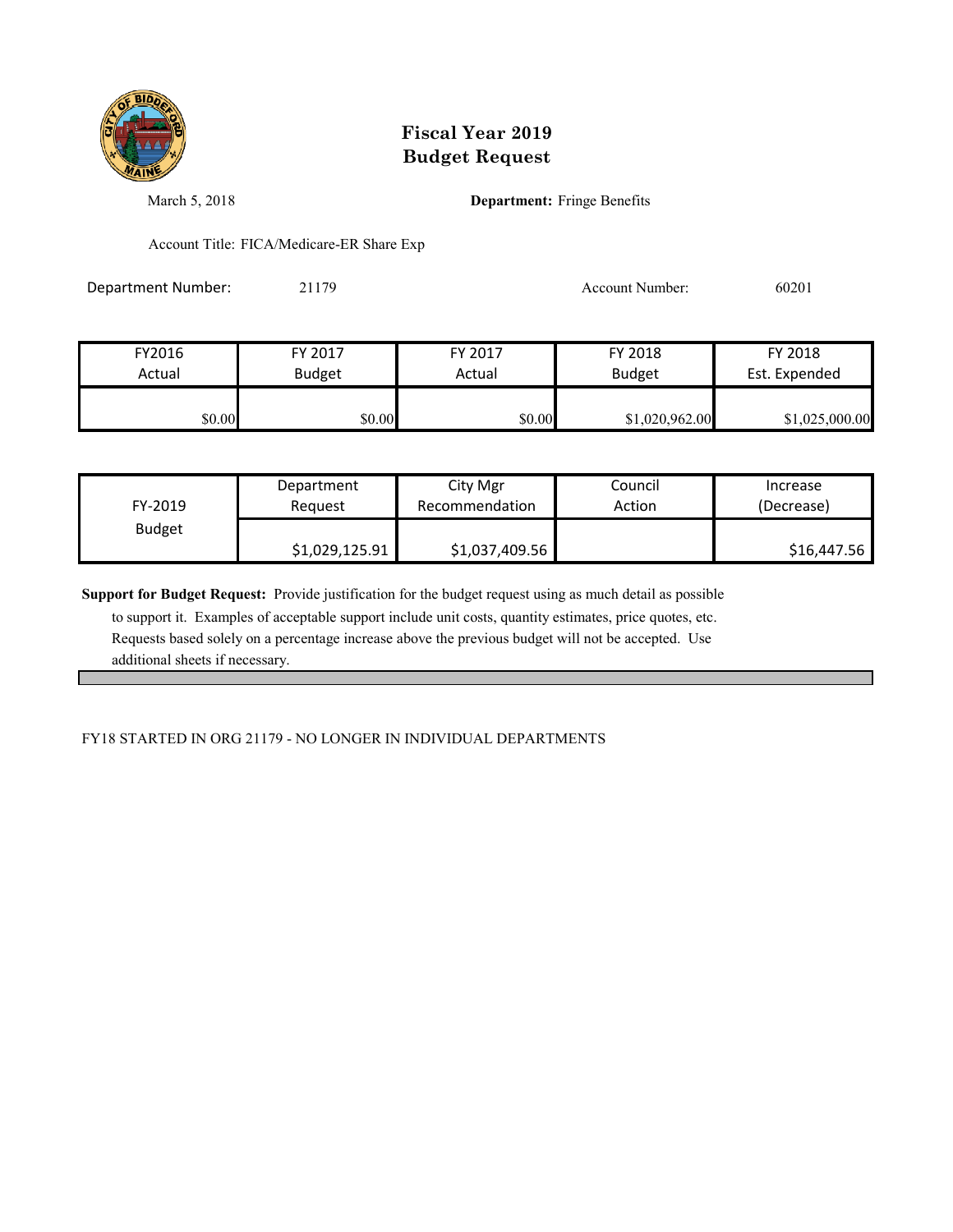

March 5, 2018 **Department:** Fringe Benefits

Account Title: MPERS-Employer Share Exp

Department Number: 21179 Account Number: 60202

FY2016 FY 2017 FY 2017 FY 2018 FY 2018 Actual Budget | Actual Budget Est. Expended \$0.00 \$0.00 \$0.00 \$0.00 \$1,222,512.00 \$1,223,000.00

|                          | Department     | City Mgr       | Council | Increase    |
|--------------------------|----------------|----------------|---------|-------------|
| FY-2019<br><b>Budget</b> | Reauest        | Recommendation | Action  | (Decrease)  |
|                          | \$1,223,230.63 | \$1,279,924.15 |         | \$57,412.15 |

**Support for Budget Request:** Provide justification for the budget request using as much detail as possible

 to support it. Examples of acceptable support include unit costs, quantity estimates, price quotes, etc. Requests based solely on a percentage increase above the previous budget will not be accepted. Use additional sheets if necessary.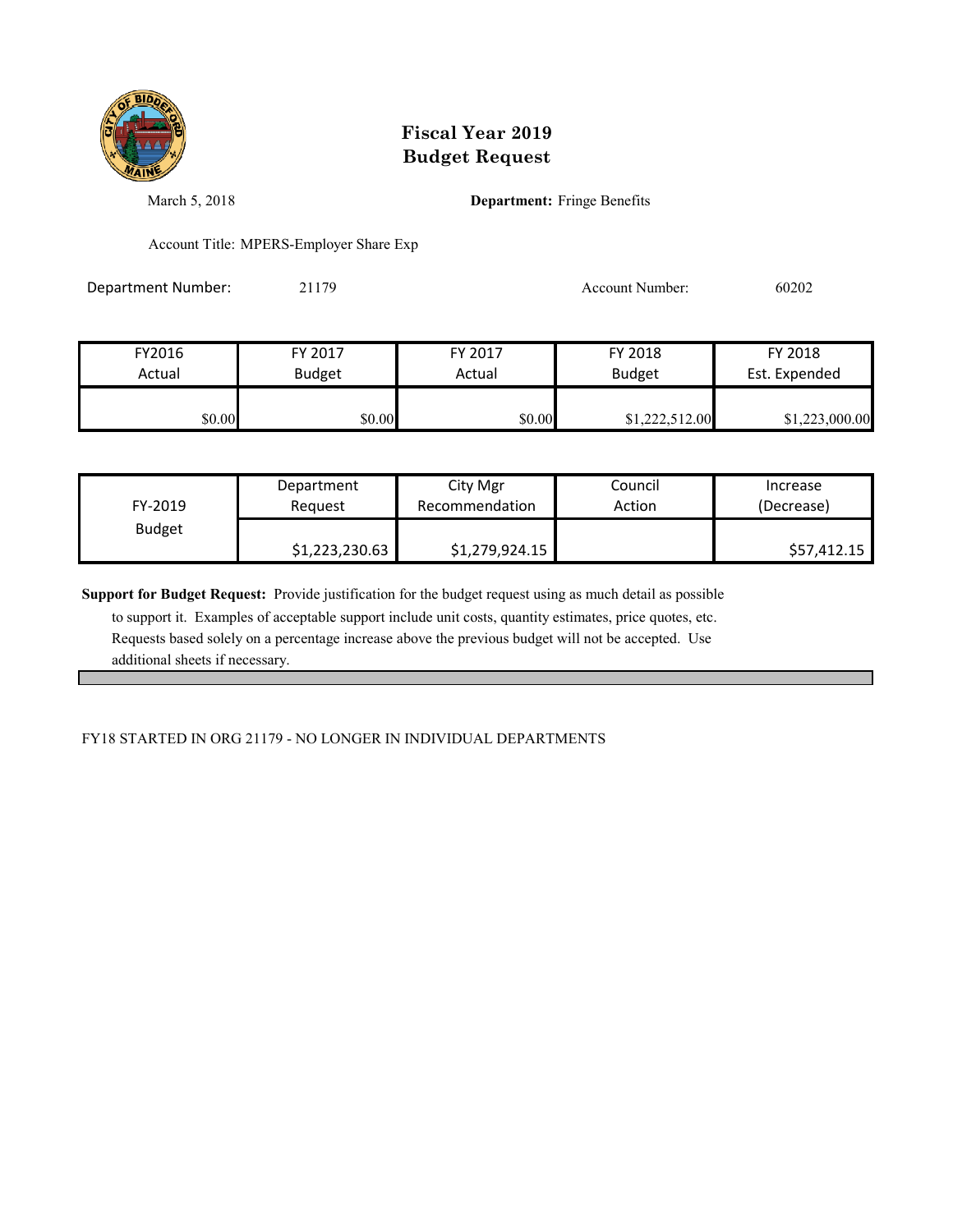

March 5, 2018 **Department:** Fringe Benefits

Account Title: 457 Plan-Employer Share Exp

Department Number: 21179 21179 Account Number: 60203

| FY2016 | FY 2017       | FY 2017 | FY 2018       | FY 2018       |
|--------|---------------|---------|---------------|---------------|
| Actual | <b>Budget</b> | Actual  | <b>Budget</b> | Est. Expended |
|        |               |         |               |               |
| \$0.00 | \$0.00        | \$0.00  | \$144,937.00  | \$112,000.00  |

| FY-2019       | Department   | City Mgr       | Council | Increase       |
|---------------|--------------|----------------|---------|----------------|
|               | Reauest      | Recommendation | Action  | (Decrease)     |
| <b>Budget</b> | \$104,579.82 | \$106,487.08   |         | ( \$38,449.92) |

**Support for Budget Request:** Provide justification for the budget request using as much detail as possible

 to support it. Examples of acceptable support include unit costs, quantity estimates, price quotes, etc. Requests based solely on a percentage increase above the previous budget will not be accepted. Use additional sheets if necessary.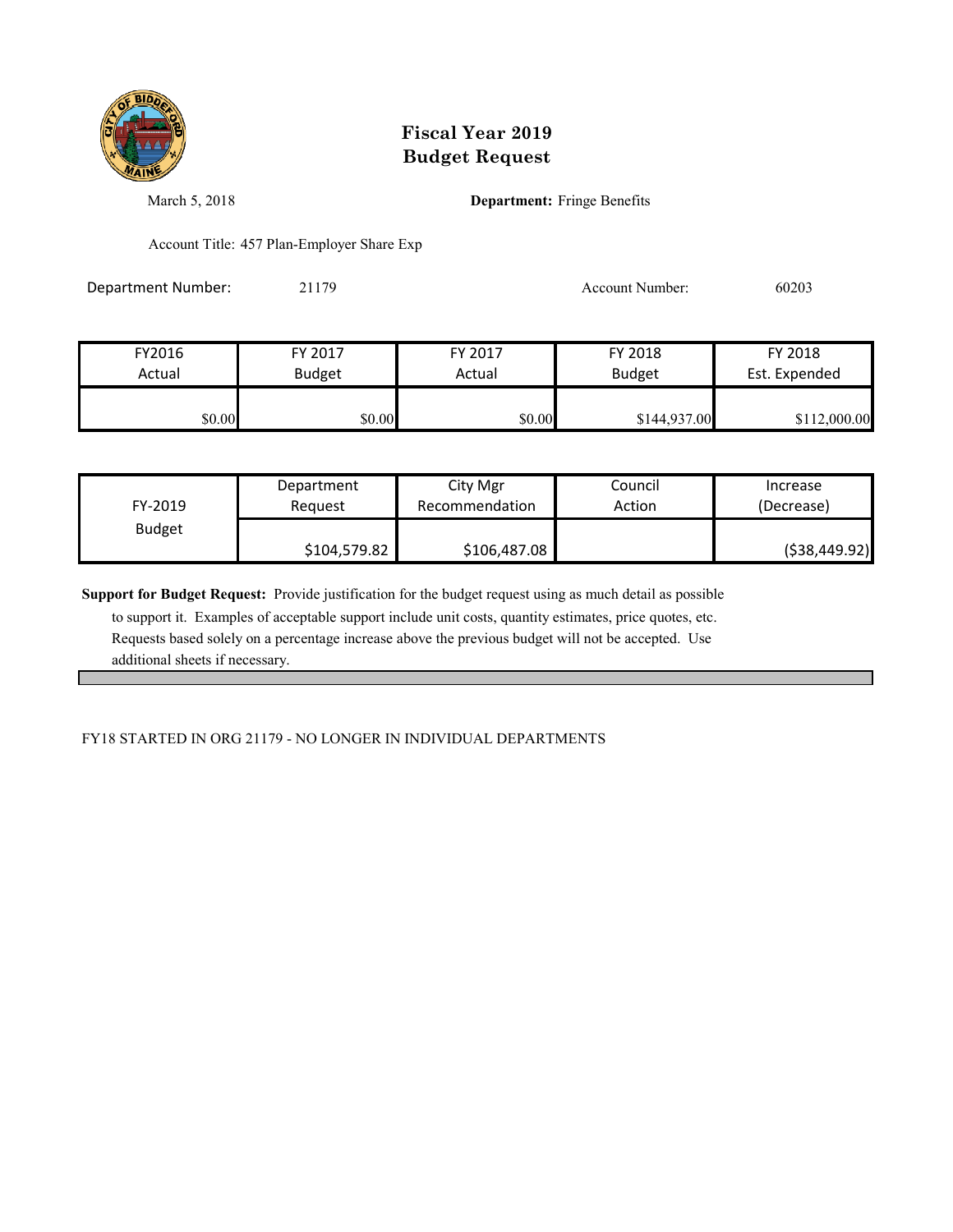

March 5, 2018 **Department:** Fringe Benefits

Account Title: HPHC Ins Employer Share Exp

Department Number: 21179 20210 20210

| FY2016 | FY 2017       | FY 2017 | FY 2018        | FY 2018        |
|--------|---------------|---------|----------------|----------------|
| Actual | <b>Budget</b> | Actual  | <b>Budget</b>  | Est. Expended  |
| \$0.00 | \$0.00        | \$0.00  | \$1,146,012.00 | \$1,167,136.00 |

| FY-2019       | Department     | City Mgr       | Council | Increase     |
|---------------|----------------|----------------|---------|--------------|
|               | Reauest        | Recommendation | Action  | (Decrease)   |
| <b>Budget</b> | \$1,306,912.22 | \$1,304,144.10 |         | \$158,132.10 |

**Support for Budget Request:** Provide justification for the budget request using as much detail as possible

 to support it. Examples of acceptable support include unit costs, quantity estimates, price quotes, etc. Requests based solely on a percentage increase above the previous budget will not be accepted. Use additional sheets if necessary.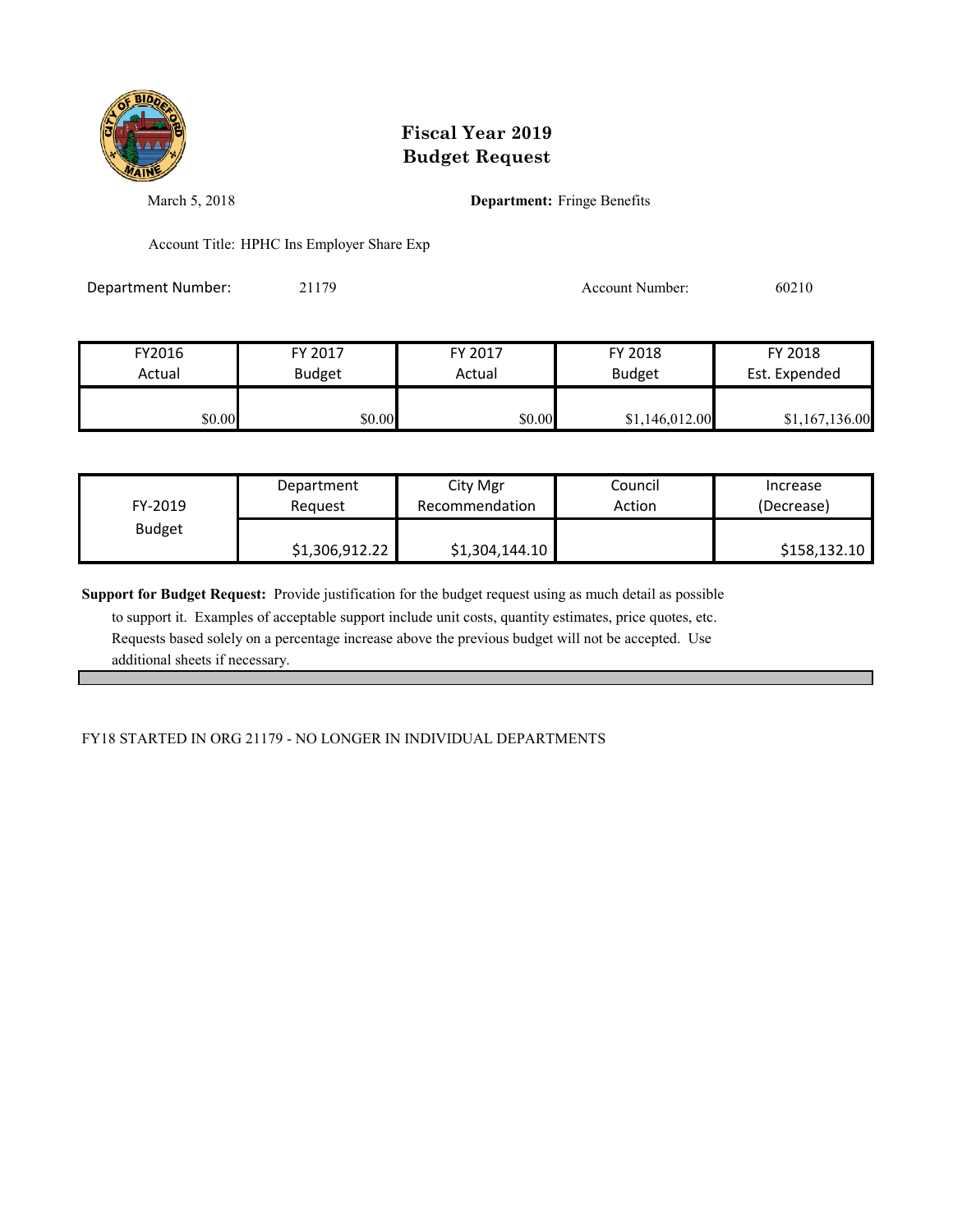

March 5, 2018 **Department:** Fringe Benefits

Account Title: NNEBT Ins Employer Share Exp

Department Number: 21179 21179 Account Number: 60211

| FY2016 | FY 2017       | FY 2017 | FY 2018        | FY 2018        |
|--------|---------------|---------|----------------|----------------|
| Actual | <b>Budget</b> | Actual  | <b>Budget</b>  | Est. Expended  |
| \$0.00 | $\$0.00$      | \$0.00  | \$1,713,568.00 | \$1,750,000.00 |

| FY-2019       | Department     | City Mgr       | Council | Increase    |
|---------------|----------------|----------------|---------|-------------|
|               | Reauest        | Recommendation | Action  | (Decrease)  |
| <b>Budget</b> | \$1,743,003.80 | \$1,742,523.92 |         | \$28,955.92 |

**Support for Budget Request:** Provide justification for the budget request using as much detail as possible

 to support it. Examples of acceptable support include unit costs, quantity estimates, price quotes, etc. Requests based solely on a percentage increase above the previous budget will not be accepted. Use additional sheets if necessary.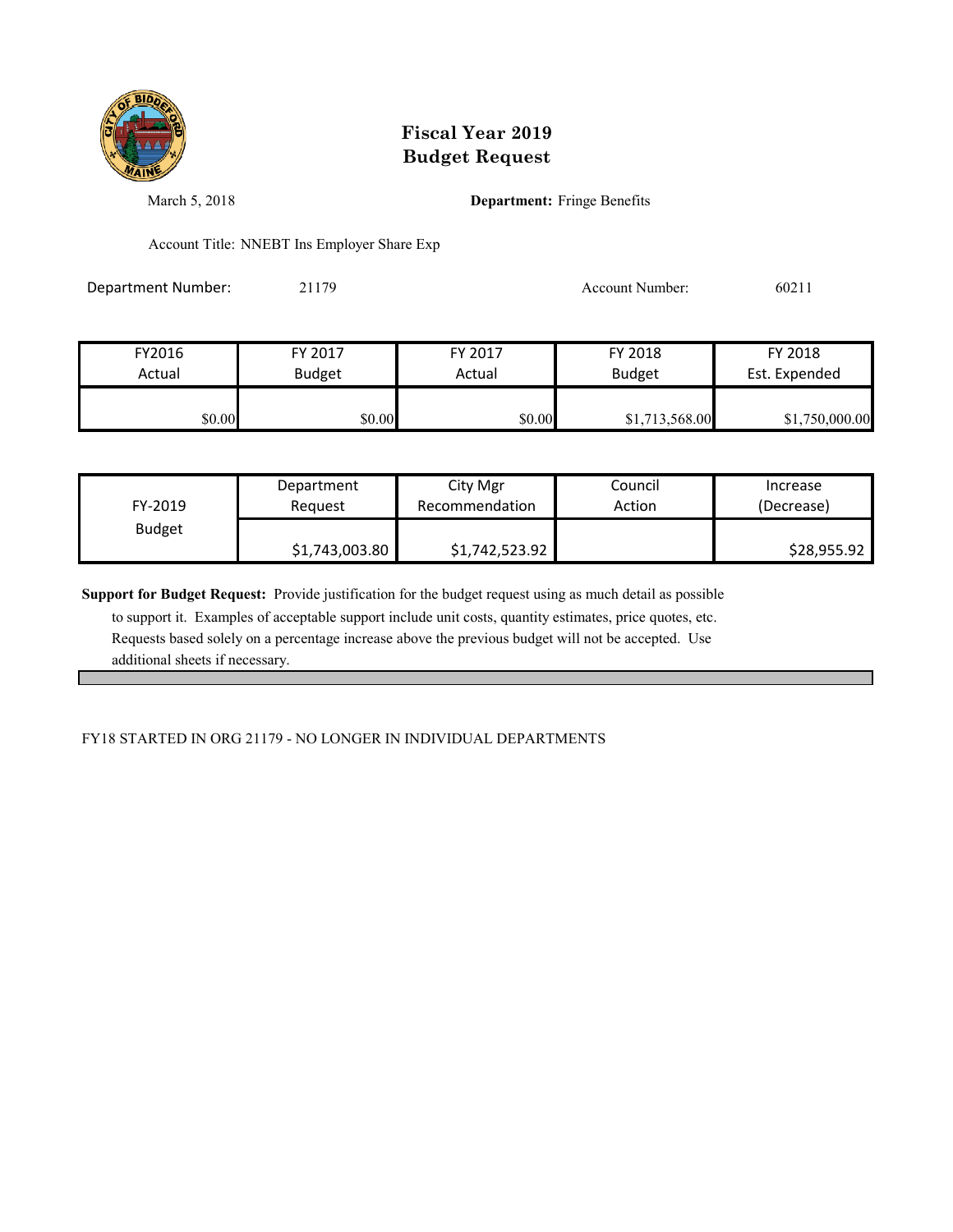

March 5, 2018 **Department:** Fringe Benefits

Account Title: S-T Disability ER Share Exp

Department Number: 21179 21179 Account Number: 60212

| FY2016<br>Actual | FY 2017<br><b>Budget</b> | FY 2017<br>Actual | FY 2018<br><b>Budget</b> | FY 2018<br>Est. Expended |
|------------------|--------------------------|-------------------|--------------------------|--------------------------|
|                  |                          |                   |                          |                          |
| \$0.00           | \$0.00                   | \$0.00            | \$8,513.00               | \$8,456.00               |

| FY-2019       | Department | City Mgr       | Council | Increase   |
|---------------|------------|----------------|---------|------------|
|               | Reauest    | Recommendation | Action  | (Decrease) |
| <b>Budget</b> | \$8,840.31 | \$8,972.09     |         | \$459.09   |

**Support for Budget Request:** Provide justification for the budget request using as much detail as possible

 to support it. Examples of acceptable support include unit costs, quantity estimates, price quotes, etc. Requests based solely on a percentage increase above the previous budget will not be accepted. Use additional sheets if necessary.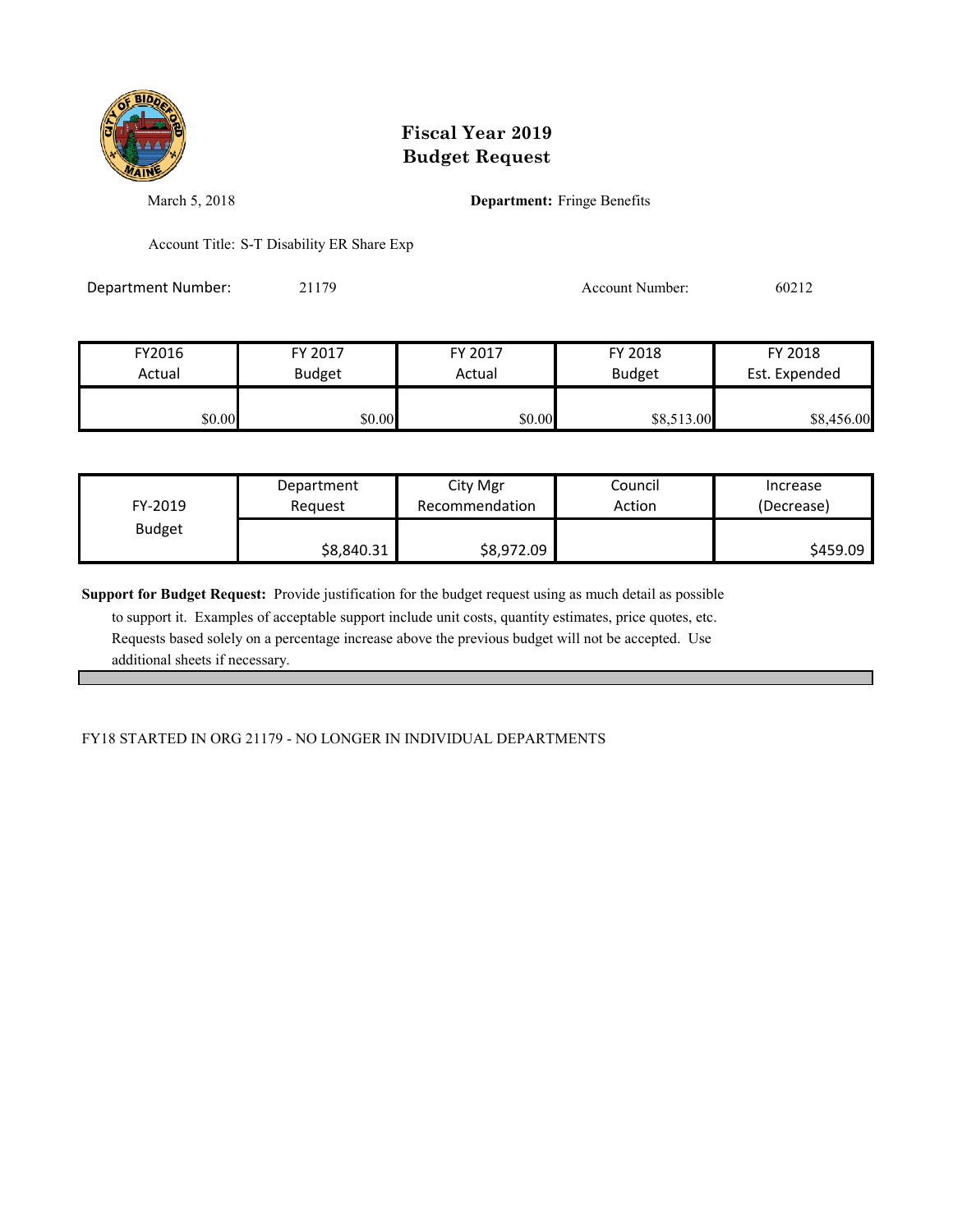

March 5, 2018 **Department:** Fringe Benefits

Account Title: L-T Disability ER Share Exp

Department Number: 21179 20213

| FY2016 | FY 2017       | FY 2017 | FY 2018       | FY 2018       |
|--------|---------------|---------|---------------|---------------|
| Actual | <b>Budget</b> | Actual  | <b>Budget</b> | Est. Expended |
| \$0.00 | \$0.00        | \$0.00  | \$8,965.00    | \$9,074.00    |

| FY-2019       | Department | City Mgr       | Council | Increase      |
|---------------|------------|----------------|---------|---------------|
|               | Reauest    | Recommendation | Action  | (Decrease)    |
| <b>Budget</b> | \$7,747.85 | \$7,766.78     |         | ( \$1,198.22) |

**Support for Budget Request:** Provide justification for the budget request using as much detail as possible

 to support it. Examples of acceptable support include unit costs, quantity estimates, price quotes, etc. Requests based solely on a percentage increase above the previous budget will not be accepted. Use additional sheets if necessary.